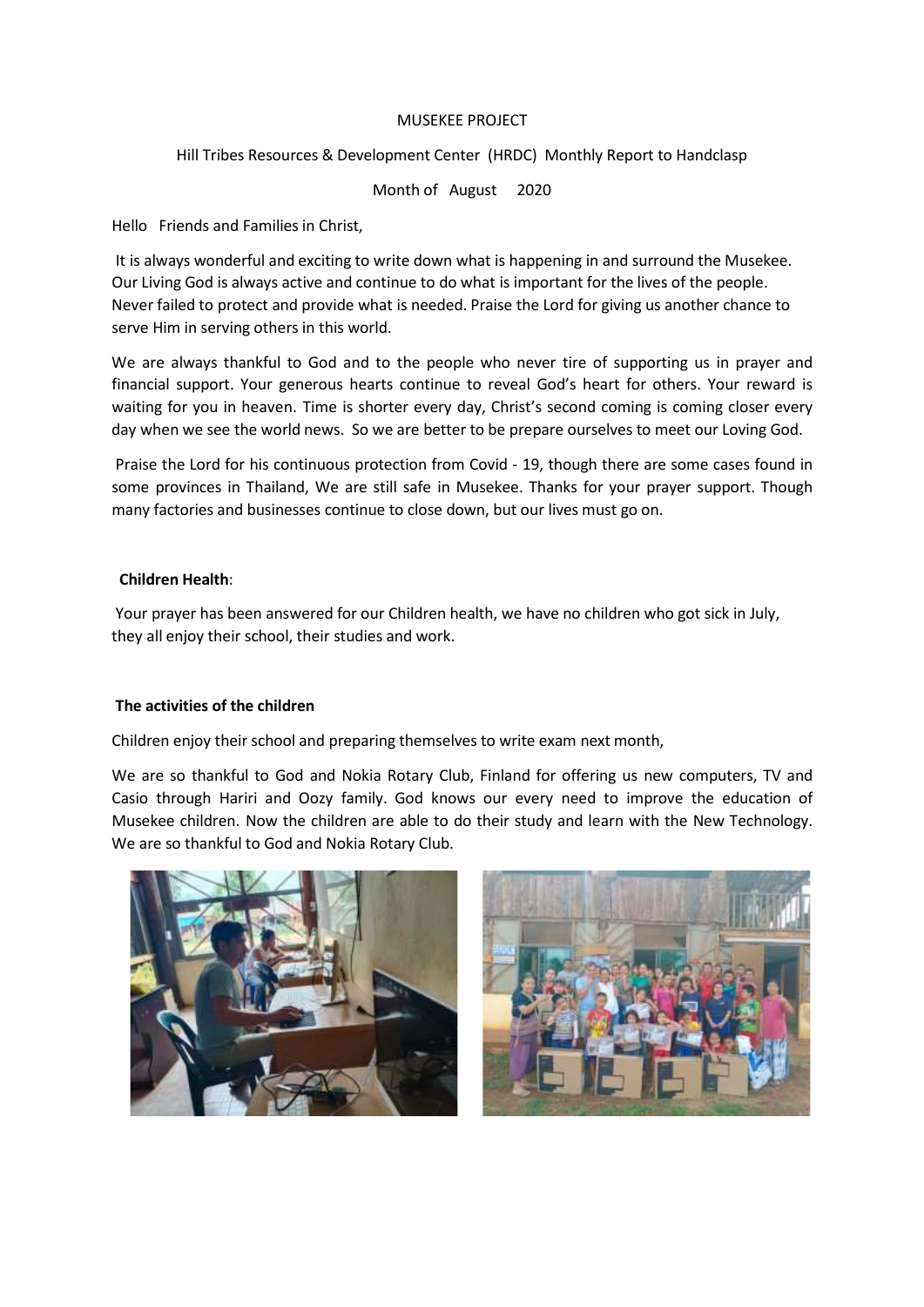God blesses our garden, we all enjoy eating fresh vegetable from our organic garden, we wish to plan more fruit, vegetable and developed more land to produce more fruit in the future.

The children continue to work in the garden and rice field and learn farming rice, corn and vegetable.



Hostel leaders are praying over the small children who are not behaving properly.

Outreach to others village:



On 15<sup>th</sup>- 16, Saturday and Sunday) Visisted Mae Oomong Village with the children and HRDC Staffs from Musekee center alongwith the Evangelistic Team from Musekee Churches. We are giving out Covid 19 bags to each family at Mae Oomong Village, which is donated from different people and churches. We are so thankful to God for the people who have supported us for our Awareness of Covid 19 Project.



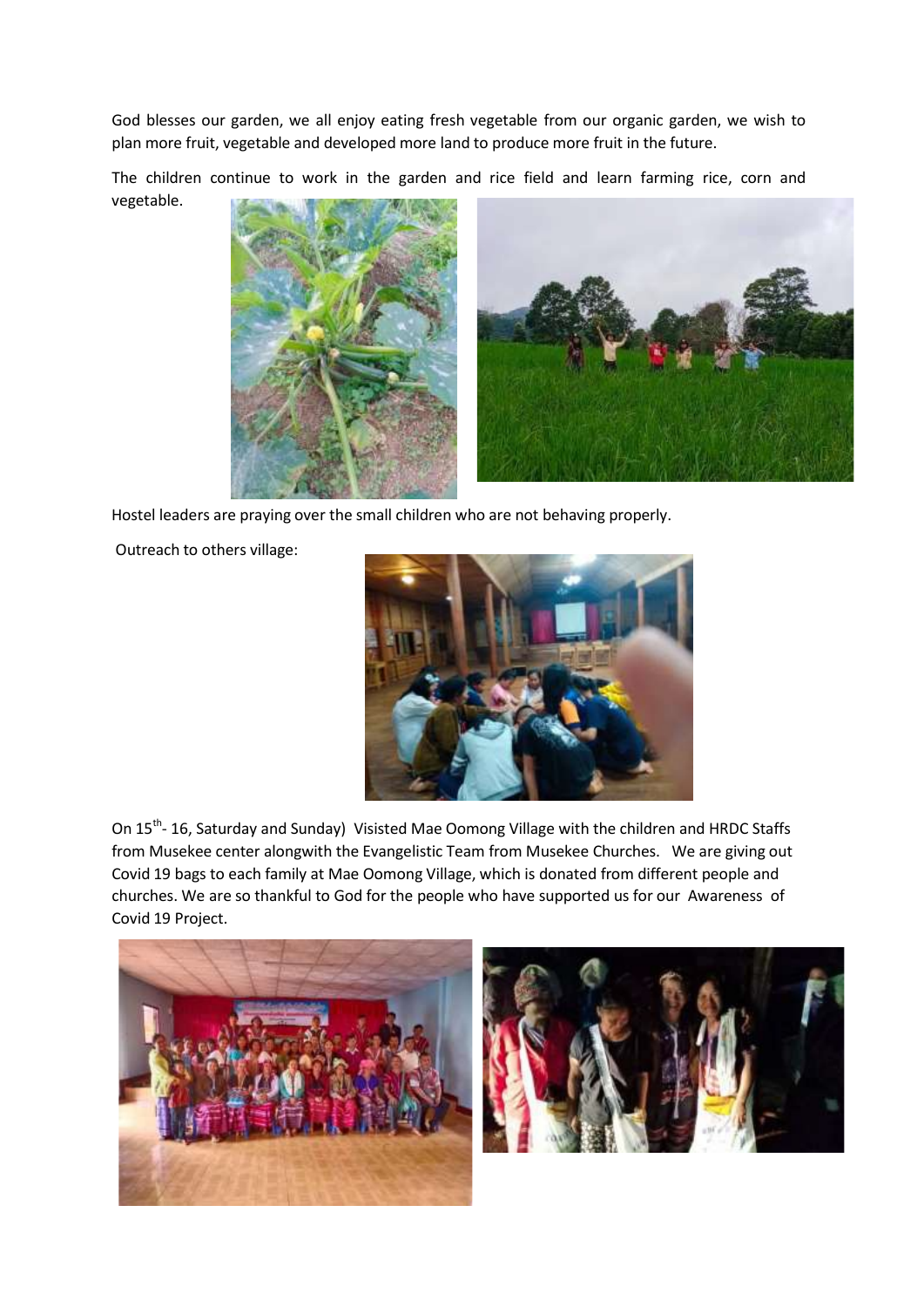On 30<sup>th</sup>Aug.2020 (Sunday) We visited Dong Sam Muan, with the children, and worship with the Christian from Dong Sam Muan, They were so excited and happy to have visitors , It is a great encouraging for them, We had visited them more than 10 years ago, It is very exciting to see more believers at Dong Sam Muan Village after a long time. We are praying that the Lord will continue to work through the believers to bring more souls to Christ from their village.





COMMUNITY :

On 29<sup>th</sup> August 2020, We had our Foundation Meeting and make plans for the years, There are going to many activities for the youth – Singing competition, Football, Takraw and Volley ball match.



On 9<sup>th</sup>Sunday attend the House Dedication of Rev. Timothy Daengpongpee at Ban Nong Chet Nuai Village,



On 28<sup>th</sup>Aug Friday, 2020, HRDC Staffs visited Headman and Dong Sam Muan Village School, And discussed about the school and Hmong cultures, and we have learnt that they have not done anything to preserve their Hmong cultures in the village. They are very interested about preserving, but they have no idea How to initiate the preservation project. And we also had a good time to talk with the teachers and the children at school, So far we interview with the children, most of the